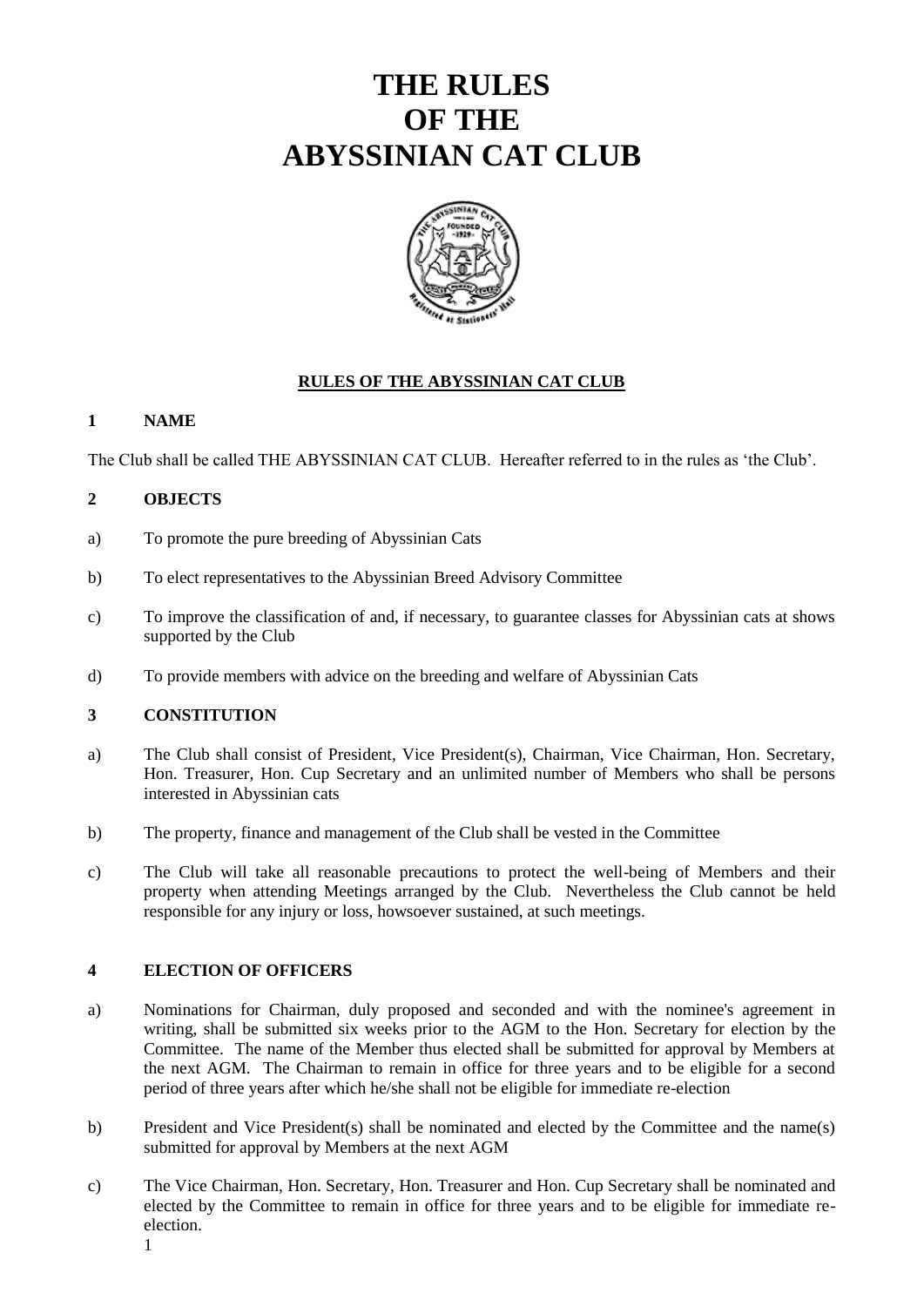- d) During the duration of appointment as Hon. Cup Secretary the Officer shall not hold the same appointment with another Club
- e) Candidates for Officer positions shall have been full Members of the Club for no less than three consecutive years.

# **5 ELECTION OF COMMITTEE**

- a) The Committee to consist of nine members of whom three shall retire annually and remain eligible for re-election
- b) In the event of any Member(s) retiring during their period of office, the vacancy(ies) shall be filled by election as embodied in this rule for the unexpired period
- c) Nominations for the Committee, duly proposed and seconded and with the nominees agreement in writing shall be submitted to the Hon. Secretary in time to circularise such nominations to all members at least six weeks prior to the AGM. A postal vote to be returned to the Scrutineer, nominated by the Committee, and who shall not be a member of the Club, four weeks prior to the AGM and a certificate of scrutiny to be presented to the AGM
- d) Candidates for Committee shall have been full Members of the Club for no less than two consecutive years

#### **6 ELECTION OF MEMBERS**

- a) Application for membership shall be submitted in writing to The Hon. Membership Secretary with the signature of two Members of the Club as proposer and seconder. Election shall be by a majority vote of the Committee at the first meeting held after receipt of the application. However, the Committee reserve the right to refuse membership. The Hon. Membership Secretary to send each newly elected Member notice of their election with a copy of the Rules
- b) An application received, together with the correct entry fee and first subscription, up to and including the closing date of entry for any show, entitles the applicant to enter Club classes at the Show. If the application is approved by the Committee at their next meeting, the member shall be eligible for any Club prize(s) they have been awarded. If the Committee decline membership the applicant will return any Club awards made and forfeit the Club entry money. A person shall be a Member of the Abyssinian Cat Club for a minimum of twelve months before the Club countersigns GCCF Prefix Application forms
- c) Honorary membership may be granted by the Committee, subject to the understanding and acceptance in writing by the prospective member, that each Honorary Member shall be entitled to the same privileges available to paying Members except that they shall not have the right to vote and are not eligible for nomination for the Committee or as an Officer of the Club
- d) Any Member, including Honorary Members, suspended under the Constitution of the Governing Council of the Cat Fancy and wishing to rejoin, after expiration of the suspension, may apply to the Club Committee for re-election

## **7 ELECTION OF DELEGATES**

- a) Nomination from Committee Members of at least one year's standing shall be proposed and seconded and put forward for election at the AGM
- b) Assistance towards out of pocket expenses incurred by Delegates on GCCF business may be met from Club funds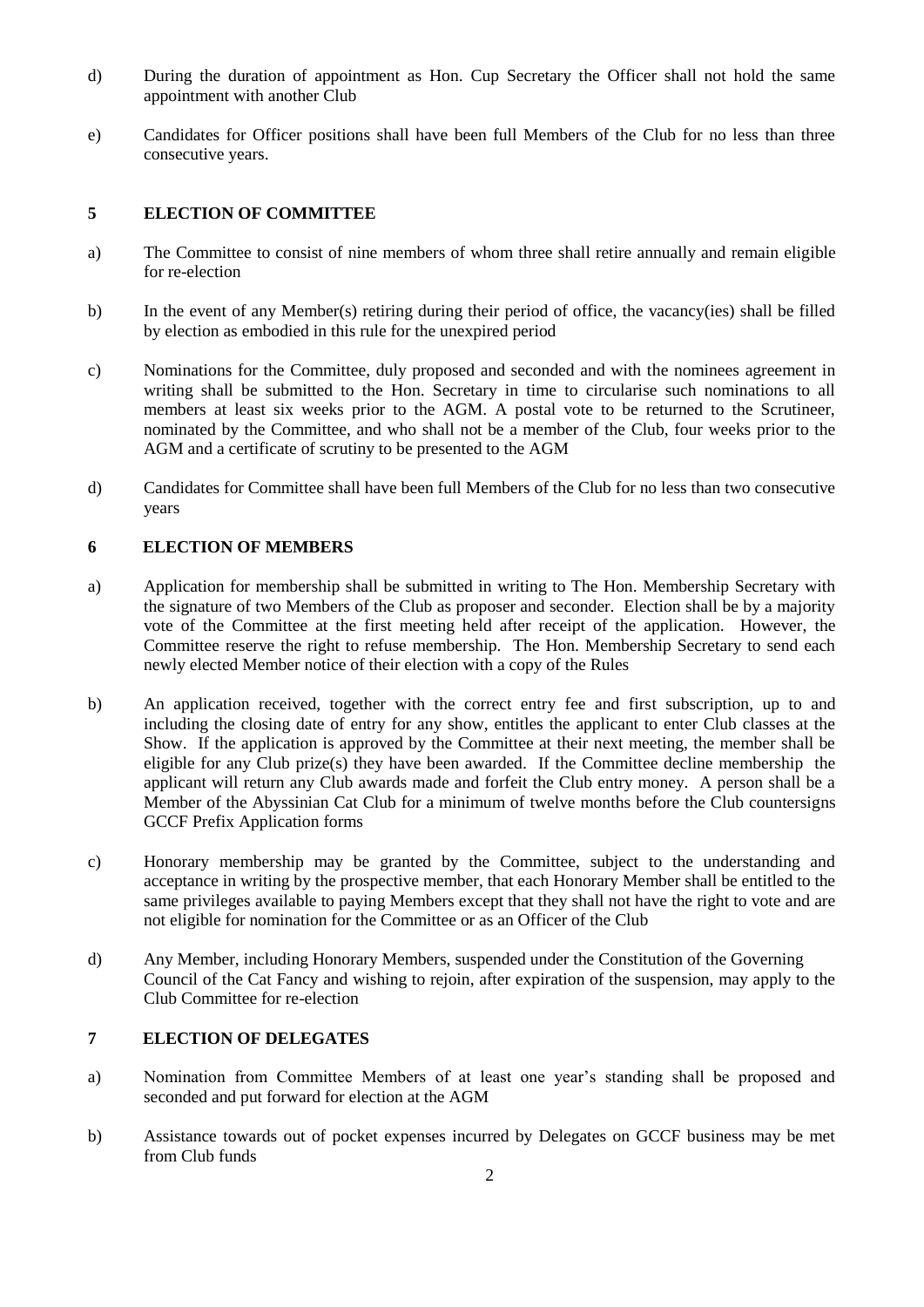## **8 THE HON. SECRETARY**

The Hon. Secretary shall

- a) Conduct the correspondence of the Club
- b) Record the names and addresses of all Members in a book, which shall be available to Members at all reasonable times, and to make corrections as these arise
- c) Give in writing to each Member and Honorary Member fourteen days notice of Annual and Special General meetings, together with a copy of the agenda. Seven days notice to be given for Committee meetings.
- d) Keep Minutes of the proceedings of all General and Committee meetings, which shall be read at the following General or Committee meeting as the case may be, and submitted for confirmation by vote.
- e) Submit an annual report to the AGM
- f) Perform any other duties required by these Rules or requested by the Committee

# **9 THE HON. TREASURER**

The Hon. Treasurer shall

- a) Hold all monies received on behalf of the Club
- b) Deposit all monies in the Club's current Bank Deposit or other approved account
- c) Defray from the funds of the Club all expenses incurred or authorised by the Committee on behalf of the Club
- d) Present to the Committee a report and audited balance sheet showing the Statement of Accounts at 31st December and after approval by the Committee these shall be sent to each member

# **10 POWERS OF COMMITTEE**

Whereas no member of the Committee shall be personally liable for any loss or damage except that arising from his/her gross negligence or fraud, the Committee shall have power to

- a) Co-opt a Member(s) of the Club to fill any vacancy(ies) within the Committee or amongst the Officers until such vacancy(ies) can be filled by standard election procedure at the next AGM (see Rules 4 and 5). Co-opt, without the right of vote, a Member(s) who may be required to provide specialised knowledge or assistance
- b) Delegate any special work required to a sub-committee on which at least one elected Officer and two elected Committee Members must be included
- c) Investigate circumstances which are alleged to contravene the duties and responsibilities of Officers and Members and suspend or expel any Officer or Member of the Club according to procedure in Rule 11(c)
- d) Ask for the resignation of any Officer or Committee Member who fails to attend three consecutive Committee Meetings.
- e) Support Abyssinian Cat Club classes at Cat Shows
- f) Deal with any matter not provided for by the Rules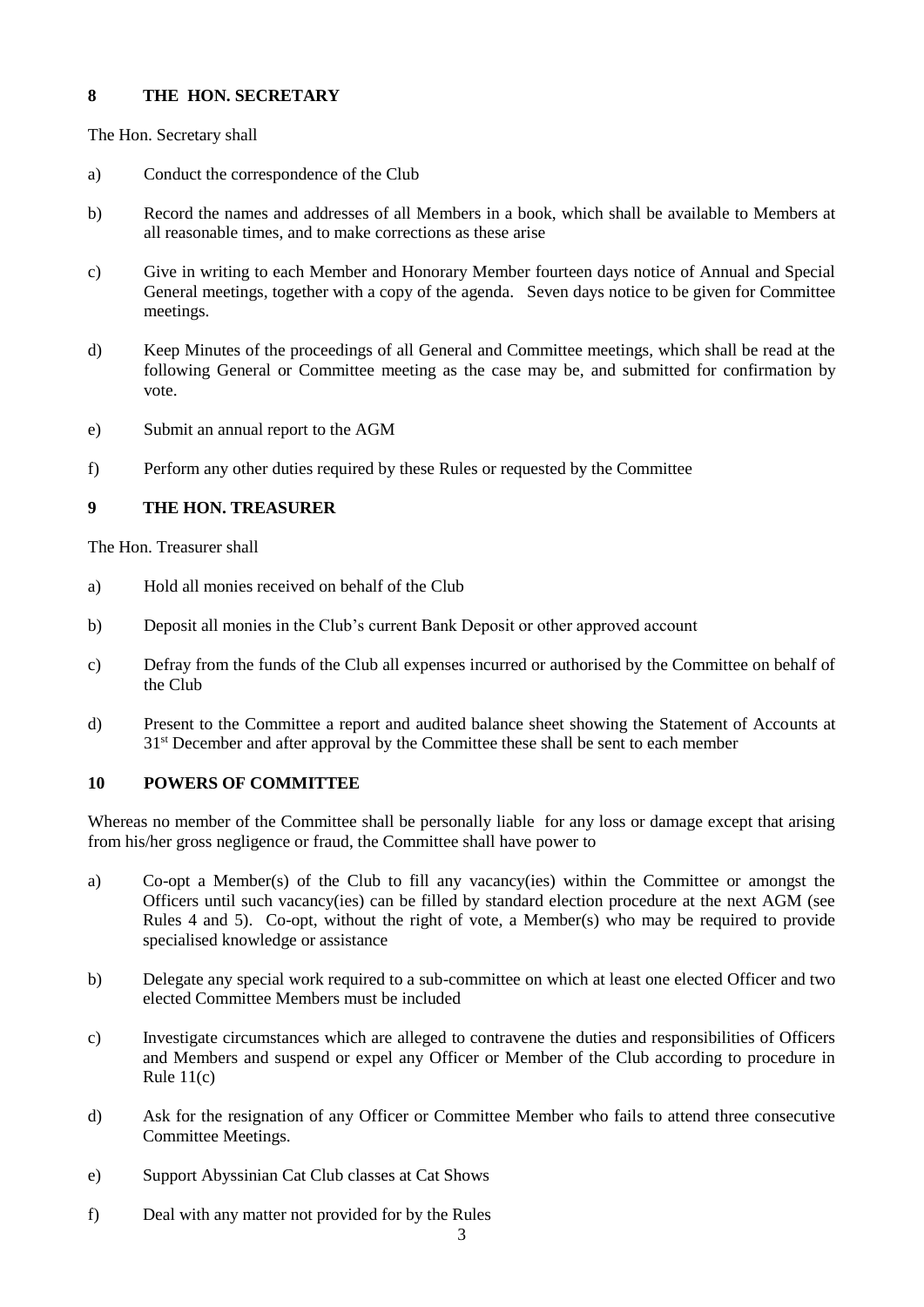#### **11 DUTIES OF MEMBERS**

- a) Every Member shall strive to promote honourable dealing in feline matters by bringing to the notice of the Committee any irregularities at Cat Shows or elsewhere
- b) Any complaint or request by any Member of the Club shall be made in writing to the Hon. Secretary, who must lay such communication before the Committee as soon as possible
- c) Any Member violating the Rules of the Club or whose conduct, in the opinion of the Committee, has been prejudicial to the welfare, breeding or exhibiting of cats, or likely to prove injurious to the character, reputation or interest of the Club, may be suspended or expelled provided that:-
	- (i) The Hon. Secretary has given to each Member of the Committee and to the Member of the Club concerned notice in writing of the allegation, not less than seven days before the date of a meeting at which the Member concerned shall have the opportunity of being heard and of calling witnesses.
	- (ii) The Member concerned shall have the right of appeal to a Special General Meeting of the Club, at which he/she shall attend and state his/her case. Intention of appeal shall be notified in writing to the Hon. Secretary within seven days of the date of the hearing
	- (iii) Until the appeal (if lodged) is decided, all penalties imposed by the Committee shall be suspended. The Member concerned shall be re-instated if such appeal is allowed

# **12 FINANCE**

- a) The financial year of the Club shall end on the 31<sup>st</sup> December of each year, to which the date the account of the Club shall be balanced
- b) Accounts to be examined by a suitably independent person elected by the AGM
- c) Payments from Club funds in excess of £50 shall be authorised by the signature of any two of the following Officers – Chairman, Hon. Treasurer, Hon. Secretary. For smaller amounts any one signature is sufficient
- d) Any Member or Honorary Member receiving money on behalf of the Club, unless authorised by these Rules or by the Committee to retain it, shall immediately hand it to the Hon. Treasurer

# **13 SUBSCRIPTIONS**

- a) The entrance fee and subscription shall be payable by each Member on election and annually thereafter on the  $1<sup>st</sup>$  January of each year, except that a subscription paid on joining on or after the  $1<sup>st</sup>$ November exempts the Member from paying a further subscription during the ensuing year
- b) Any Member who has not paid the subscription will receive notice in writing to the last address recorded in the Club's Member's list. Membership may be deemed to have lapsed and the right to vote and other privileges thereby forfeited if the subscription is not paid by the  $31<sup>st</sup>$  January

# **14 TERMINATION OF MEMBERSHIP**

Any Member may withdraw from the Club on giving notice to the Hon. Secretary in writing. Such retiring Members shall have no claim whatsoever against the Club and shall be liable for the subscription in the current year of which such notice is given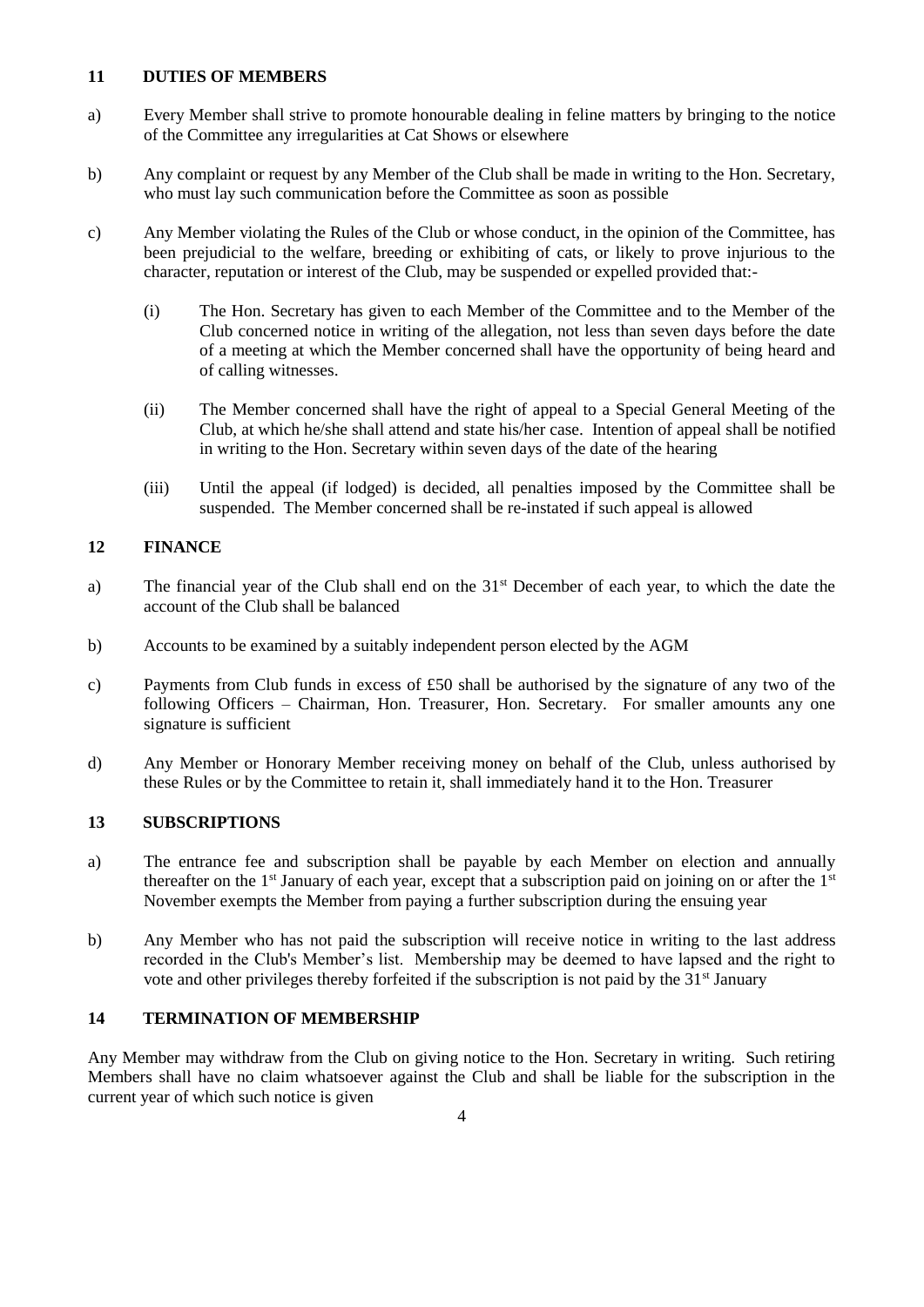## **15 GENERAL MEETING**

- a) A General Meeting of the Club shall be held at least once a year at such time and place as the Committee shall appoint. Fourteen days' notice of this meeting shall be given to each member, together with a copy of the agenda, reports and balance sheet for the preceding year, which have been approved by the Committee. Twenty one Members of the Club, including Officers and Committee, shall form a quorum
- b) A Special Meeting of the Club shall be held whenever the Committee think expedient or whenever twenty Club Members apply individually, in writing to the Hon. Secretary specifying the exact business for which the meeting is required. Fourteen days notice of this meeting shall be given to each Member, together with a copy of the agenda. Thirty Members of the Club in addition to Officers and Committee shall form a quorum.

# **16 COMMITTEE MEETINGS**

The Officers and Committee shall meet at least four times a year. Seven days notice shall be given to each Member together with a copy of the agenda. Nine shall form a quorum

## **17 VOTING**

- a) At all meetings each Member present shall have one vote and all questions arising in the Club or its Committee or any sub-Committee shall be decided by a majority vote unless stated elsewhere in these Rules. When the votes are equal the then presiding Officer shall have an additional and casting vote
- b) Voting by proxy shall not be admissible
- c) On points of order the then presiding Officer's decision shall be final

# **18 ALTERATION OF RULES**

- a) Any alteration or addition to these Rules shall be confirmed by a two thirds majority of the Members attending the AGM or the Special General Meeting called for the purpose, provided that a statement setting out in detail the alteration proposed, or setting out a full copy of the Rules as they would appear after such alteration has been made is contained in the agenda, or is sent out with the notice convening the meeting.
- b) The Chairman may accept and put to the meeting, without previous notice, any amendment which seeks to alter the working of the proposed resolution without materially altering the main object thereof. Otherwise no amendment to a proposition of which notice has been given as in (a) shall be accepted unless notice setting out the amendment in detail shall have been received by the Hon. Secretary not later than the day before the meeting. In the event of amendments as in this paragraph (b), a two thirds majority vote shall be required from members attending the meeting.

#### **19 DISSOLUTION OF THE CLUB**

- a) Fourteen days' notice in writing of any proposal to wind up the Club shall be given to all Members, together with a voting paper, a Special General Meeting shall be called to consider such a proposal
- b) The motion to dissolve the Club must be approved by two thirds of the votes cast.
- c) If the motion is passed the disposal of Club funds and other properties will be dealt with in the normal manner by taking proposals from Members attending the meeting and accepting the result of each motion according to a majority vote